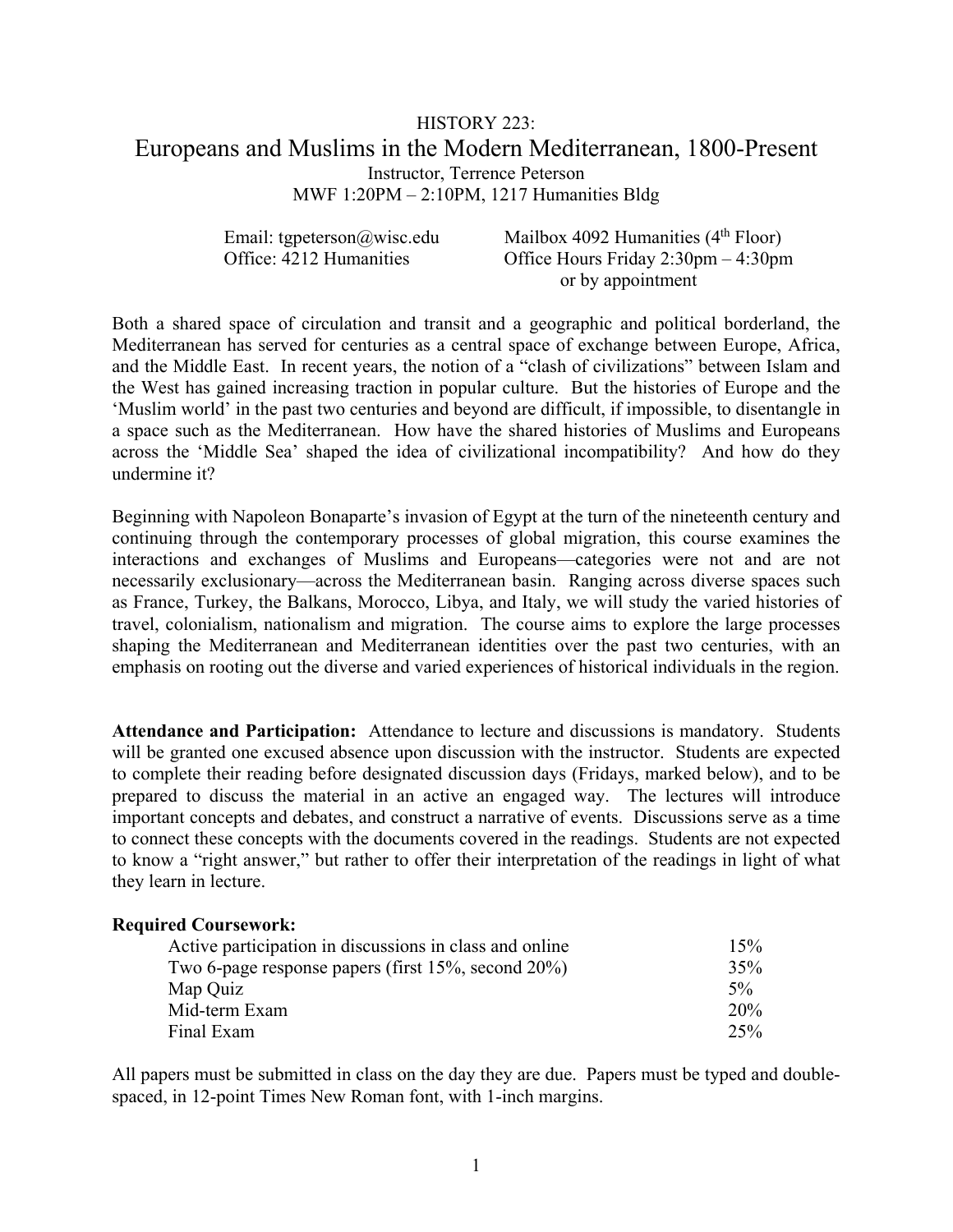**Deadline Policy:** All coursework must be turned in on time; no exceptions. Turning an assignment in late will make it difficult for your instructor or fellow students to provide useful feedback on your work before the next assignment.

**Email Policy:** Email is the preferred method of communication for this course. Students should check their email regularly to receive updates about the course, discussions, assignments, etc. Likewise, I can be most easily reached by email, which I check several times a day. While I try to reply promptly, please allow me adequate time to respond. Course updates can also be found on the course Twitter feed (see below).

**Cell Phone Policy:** While in class, please respect your fellow students by focusing on the conversation at hand. All cell phones should be turned off or silenced. If you must for any reason use your phone (to talk *or* text), please do so in the hallway so as not to detract from the classroom experience of others.

**Twitter:** In this course, we will be using Twitter to draw connections between current popular culture and the concepts discussed in class. The course twitter feed can be located at **@History223**. Every student is required to tweet once per week to the course feed something which they deem relevant to the course material. This can include YouTube videos, news articles, retweets, etc. The only requirements is that the material must be new (i.e. has not already been tweeted by another student). In addition, the instructor will regularly tweet course updates, assignment reminders, and materials deemed of interest to the course. Students must set up a twitter account and "follow" the course Twitter feed by Monday, January  $27<sup>th</sup>$ . Instructions will be given in class.

**Academic Honesty:** Academic misconduct is a serious matter which can result in the failure of this course or even expulsion. All work submitted should be a student's own and must be properly cited. We encourage students to familiarize themselves with the proper methods of citing sources and with the University's Academic Misconduct policy. For further information, students should visit: *http://students.wisc.edu/saja/misconduct/misconduct.html*

**Outside Resources:** I highly encourage you to take advantage of academic services offered to undergraduates by the University. They can be a valuable resource for students at all levels!

**The Writing Center:** Located in room 6171 of Helen C. White Hall, the Writing Center provides an invaluable resource for students, and offers help with all stages of the paperwriting process. *http://www.wisc.edu/writing/* 

**Greater University Tutoring (GUTS):** GUTS provides great peer-to-peer tutoring services and general academic help. *http://guts.studentorg.wisc.edu/*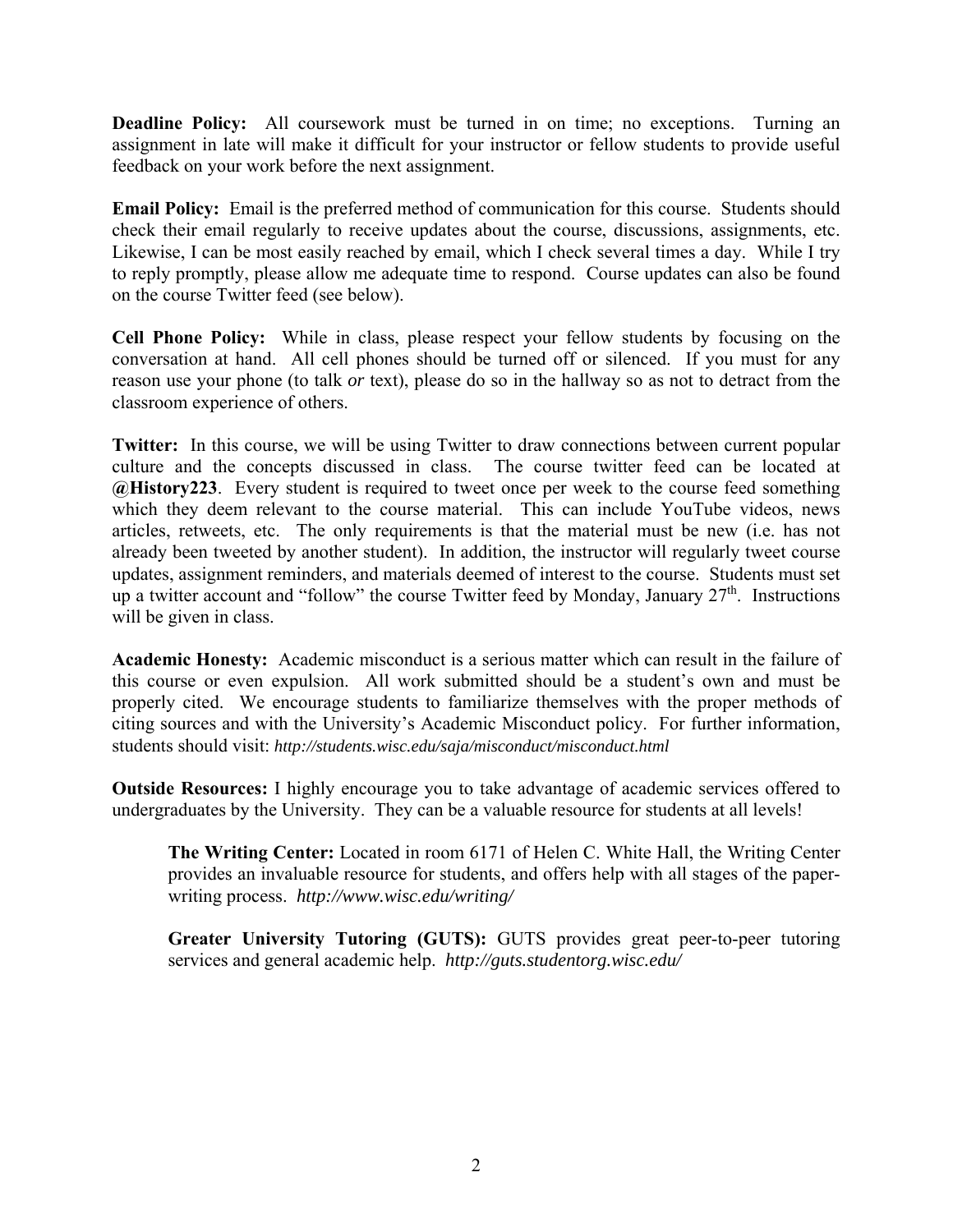### **Required Texts:\***

- Ian Buruma, *Murder in Amsterdam. Liberal Europe, Islam, and the Limits of Tolerance* (Penguin Books, 2006)
- Frantz Fanon, *A Dying Colonialism* (Grove Press, 1994)
- Mouloud Feraoun, *The Poor Man's Son: Menrad, Kabyle Schoolteacher* (University of Virginia Press, 2005)
- Emily Greble, *Sarajevo, 1941-1945: Muslims, Christians, and Jews in Hitler's Europe* (Cornell University Press, 2011)
- Mark Mazower, *Salonica City of Ghosts: Christians, Muslims and Jews 1430-1950* (Vintage Books, 2006)
- Susan Gilson Miller, ed., *Disorienting Encounters: Travels of a Moroccan Scholar in France in 1845-1846. The Voyage of Muhammad As-Saffar* (Univ California Press, 1992)
- Shmuel Moreh, ed., *Napoleon in Egypt: Al-Jabarti's Chronicle of the French Occupation, 1798* (Markus Weiner Press, 1993)

Edward Said, *Orientalism* (Vintage Books, 1994)

*\*Selections below marked with a [L] are available in .PDF format on Learn@UW. Bringing these readings to class is highly suggested.* 

#### **Week 1** (January 22, 24): Introduction

- W: Course Introduction
- F: Islam: a (very) Brief Introduction

#### **Week 2** (January 27, 29, 31): The Mediterranean: a Cultural and Geographic Space?

- M: The Mediterranean as a Space: Interpretations *All students must join Twitter and follow the course Twitter feed (@History223) by today*
- W: Jews, Muslims, Christians: Religion in the 19<sup>th</sup>-Century Mediterranean
- F: The Mediterranean City

#### Readings:

- [L] Fernand Braudel, *The Mediterranean and the Mediterranean World in the Age of Philip II*, vol. II (New York: Harper & Row, 1973), pp. 757-776, 798-802
- [L] David Abulafia, "Mediterraneans," in W. V. Harris (ed.), *Rethinking the Mediterranean*, Oxford University Press, 2005, pp. 64‐93

#### **Week 3** (February 3, 5, 7): Muslim and European 'Encounters'

- M: The "Discovery" of the Orient: Napoleon's Invasion of Egypt
- W: The Arab "Rediscovery" of Europe
- F: Readings Discussion

#### Readings:

Al-Jabarti, *Chronicle of Napoleon in Egypt*, pp. 20-118

### **Week 4** (February 10, 12, 14): Bound by the Sea: Travel, Commerce, and Other Exchanges M: The Ottoman Empire: A Multicultural Space

W: Circuits of Movement: Travel, Trade, and Diasporic Communities in the 19<sup>th</sup>-Century Mediterranean World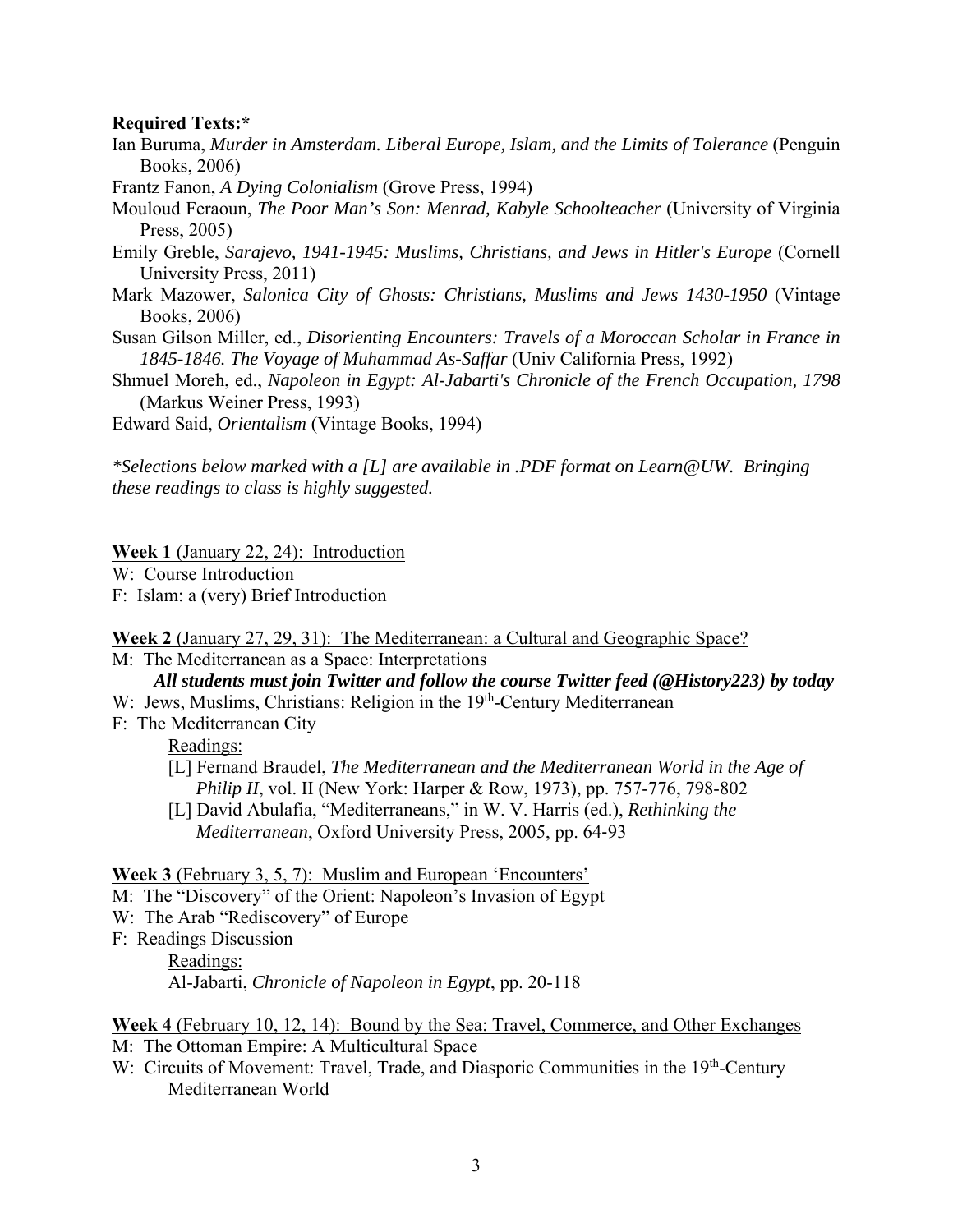### F: Discussion, **Map Quiz**

Readings:

Muhammed As-Saffar, *Disorienting Encounters: Travels of a Moroccan Scholar in France 1845-46*, pp. 88-142, 153-161, 172-186 [L] Ibrahim Abu-Lughod, *The Arab Rediscovery of Europe*, Ch. 7 (pp. 141-159)

## **Week 5** (February 17, 19, 21): Islam and Muslims in European Thought

- M: Fascination and Desire: Constructing an Exoticized "Other"
- W: Knowledge is Power: Science and the European Conquest of the Mediterranean
- F: Discussion

Readings: Said, *Orientalism* pp. 1-49 [L] Todorova, *Imagining the Balkans*, Introduction

## **Week 6** (February 24, 26, 28): Great Power Rivalries and the Advent of Colonialism

- M: The French Conquest of Algeria
- W: The Rise of Nationalism and New Mediterranean Imperialisms
- F: The Reform and Retreat of the Ottoman Empire
	- Readings: Feraoun, *The Poor Man's Son*, Section 1, "Family". Read pp. 3-31, 41-67

## **Week 7** (March 3, 5, 7): Midterm exam

- M: Review
- W: **Midterm Exam**
- F: Building 'Liberal Modernity': British Egypt from 1882 to the 1920s No Readings this week

### **Week 8** (March 10, 12, 14): Colonial Societies: Constructing Race, Place, and Space

- M: Race, Religion, and Personal Status in French North Africa
- W: Italy in Libya: Architecture and Empire
- F: Discussion
	- Readings:

[L] Mia Fuller, *Moderns Abroad: Architecture, Cities, and Italian Imperialism*, (New York: Routledge, 2007), pp. 60-62

[L] David Prochaska, *Making Algeria French: Colonialism in Bône, 1870-1920* (Cambridge: Cambridge University Press, 1990), pp. 135-141, 153-156, 206-229

## **\*\*\*First 6-page paper due in class Friday March 14\*\*\***

## **Week 9**: **SPRING BREAK (no class)**

### **Week 10** (March 24, 26, 28): The Great War: A Great Mediterranean Rupture?

M: The First Word War

W: Political Transformations: Mandates, the Balfour Declaration, and the Palestinian Question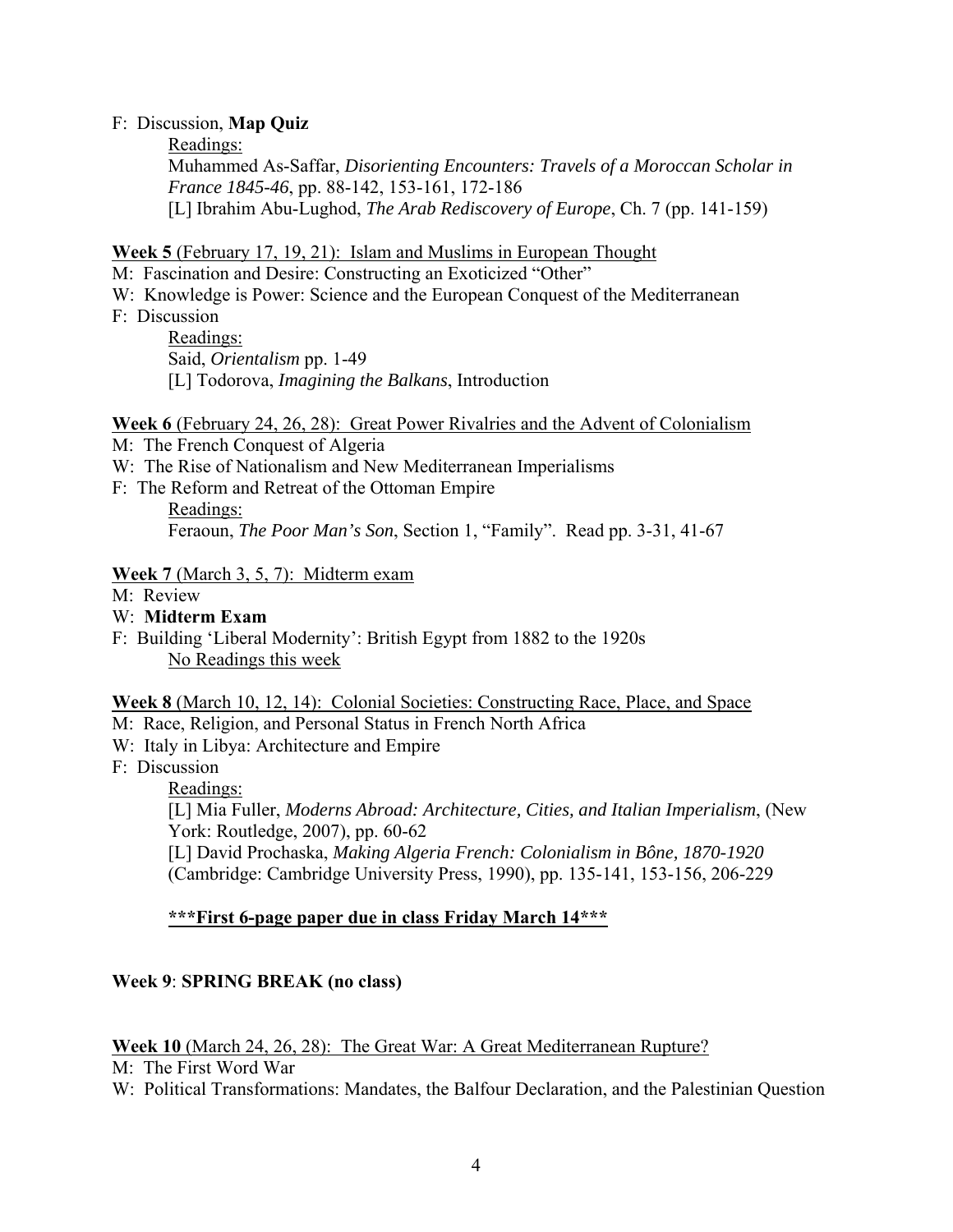## F: Ataturk and the Young Turkey Readings:

Mazower, *Salonica: City of Ghosts*, pp. 3-13, 173-271

# **Week 11** (March 31, April 2, 4): New Movements, New Identities

M: Arab Nationalism and Anti-Colonial Nationalism

- W: Zionism and Israel
- F: Discussion

Readings:

Mazower, *Salonica* pp. 275-411, 429-440

# **Week 12** (April 7, 9, 11): Religion and Race in the Middle  $20<sup>th</sup>$  Century

- M: Nationalism and the Construction of 'Ethnicity' in the Balkans
- W: The Second World War and the Holocaust in the Mediterranean
- F: Discussion

Readings: Emily Greble*, Sarajevo, 1941-1945: Muslims, Christians, and Jews in Hitler's Europe*, pp. 29-207, 241-256

# **Week 13** (April 14, 16, 18): Decolonization and the Remaking of the Mediterranean

- M: The Struggle for Algerian Independence and the Algerian War, 1945-1958
- W: The Algerian War, 1958-1962
- F: Discussion

Readings: Frantz Fanon, *A Dying Colonialism*, pp. 23-67, 99-120, 147-181 Film: The Battle of Algiers (to be shown Wednesday evening at 7pm)

# **Week 14** (April 21, 23, 25): Postcolonial Societies: Religion and National Identity

- M: Political Islam and National Identity in the Southern and Eastern Mediterranean
- W: Religious Minorities in Post-Imperial Nations: France, a Case-Study
- F: The Veil in a Comparative Perspective: France, Turkey, and Beyond Readings:

John R Bowen, *Why the French Don't Like Headscarves: Islam, the State, and Public Space* (Princeton: Princeton University Press, 2007), pp.65-97

## **Week 15** (April 28, 30; May 2): Drawing New Borders: "Europe" and Islam in a Global Age M: Mediterranean Migrations in the Long View

- W: Migration, Islam, and "European" Identity in Western European Nations
- F: Discussion

Readings: Ian Buruma, *Murder in Amsterdam* Film: *Coffee Futures* (Neyse halim çiksin falim), to be shown in class on Friday

# **\*\*\*Second 6-page paper due in class Monday April 28\*\*\***